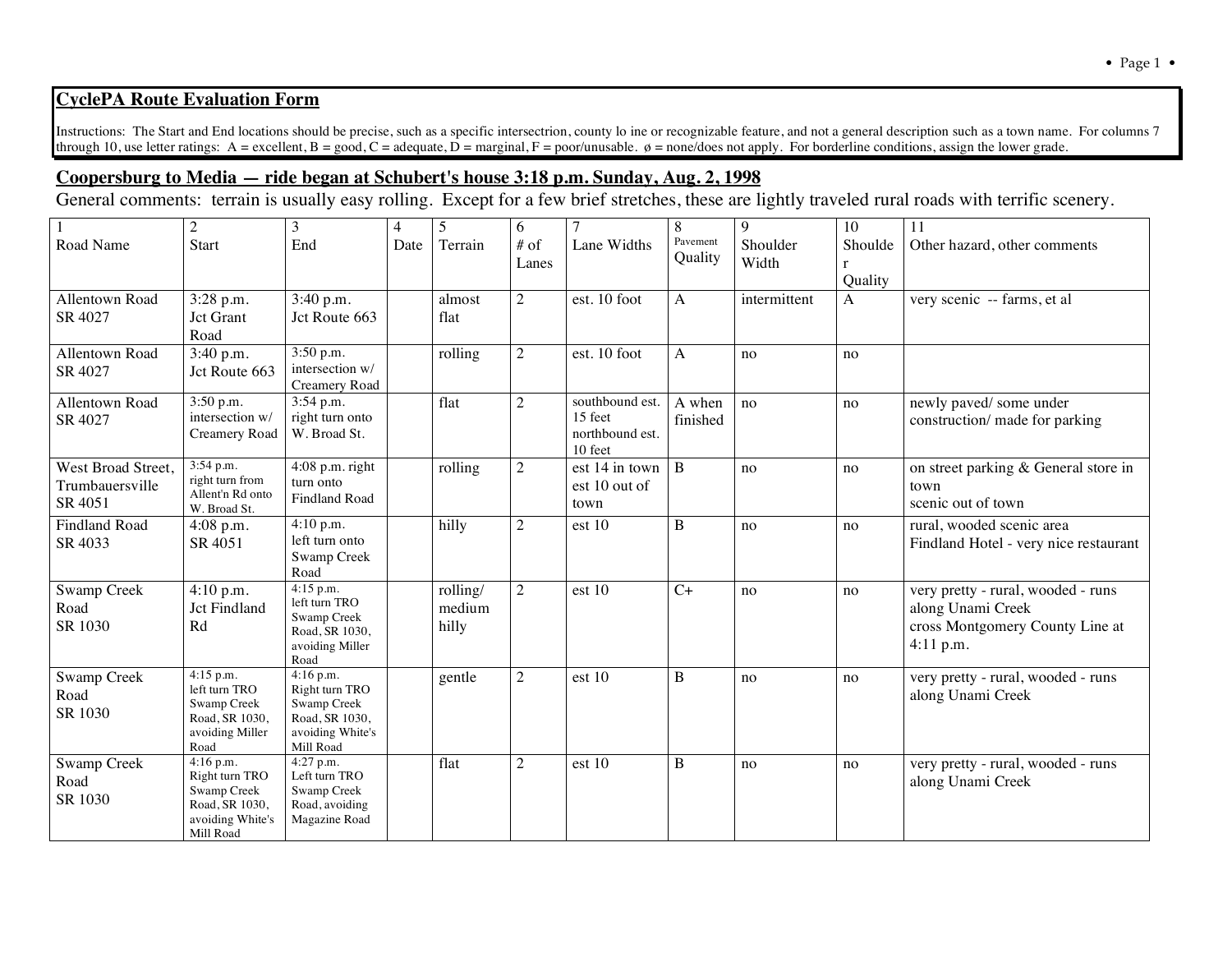| <b>Swamp Creek</b><br>Road<br>SR 1030 | 4:27 p.m.<br>Left turn TRO<br>Swamp Creek<br>Road, avoiding<br>Magazine Road                             | $4:29$ p.m.<br>Left turn at<br>Stop/T<br>intersection                                                    | flat            | $\overline{2}$ | 10                       | B            | no                     | no | Unami Creek Park & picnic pavillion                                                                                                                                          |
|---------------------------------------|----------------------------------------------------------------------------------------------------------|----------------------------------------------------------------------------------------------------------|-----------------|----------------|--------------------------|--------------|------------------------|----|------------------------------------------------------------------------------------------------------------------------------------------------------------------------------|
| no signs to tell!                     | 4:29 p.m.<br>Left turn from<br>Swamp Creek Rd<br>at Stop/T<br>intersection                               | 4:30 p.m.<br>Left at stop<br>sign/T<br>intersection onto<br>Pa Route 63                                  | flat            | $\overline{2}$ | 10                       | A            | no                     | no | Sumneytown Hotel                                                                                                                                                             |
| PA Route 63                           | 4:30 p.m.<br>Left at stop<br>sign/T<br>intersection onto<br>Pa Route 63                                  | 4:37 p.m. Right<br>onto SR 1026<br>Old Skippak<br>Road                                                   | big hill        | $\overline{2}$ | 12                       | A            | intermittent<br>1-foot | A  | Sumneytown Post office, historic<br>Sumneytown academy. Entering Upper<br>Salford TWP at 4:31 p.m.<br>Gas station just uphill from the intersection<br>with Old Skippak Road |
| Old Skippak Road<br>SR 1026           | 4:37 p.m. Right<br>from PA Route<br>63 onto SR 1026<br>Old Skippak<br>Road                               | 4:39<br>Left onto Old<br>Sumneytown<br>Pike                                                              | flat            | $\overline{2}$ | $10 - 12$                | A            | no                     | no |                                                                                                                                                                              |
| Old Sumneytown<br>Pike                | 4:39<br>Left from Old<br>Skippak Road<br>onto Old<br>Sumneytown<br>Pike                                  | 4:41 Left at Stop<br>Sign TRO Old<br>Sumneytown<br>Pike, at the<br>junction of<br>Perkiomenville<br>Road | rolling         | $\overline{2}$ | 10                       | $B+$         | no                     | no | Scenic, rural                                                                                                                                                                |
| Old Sumneytown<br>Pike                | 4:41 Left at Stop<br>Sign TRO Old<br>Sumneytown<br>Pike, at the<br>junction of<br>Perkiomenville<br>Road | 4:43 p.m<br>Right onto<br>Potato Road                                                                    | rolling         | $\overline{2}$ | 10                       | $\mathsf{A}$ | $1/2$ foot             | B  | Scenic, rural                                                                                                                                                                |
| Potato Road                           | 4:43 p.m Right<br>from Old<br>Sumneytown<br>Pike onto Potato Road                                        | 4:49 p.m.<br>left onto Old<br>Skippak Road                                                               | hill            | $\overline{2}$ | 13, narrowing<br>to $10$ | $A$ to $B$   | no                     | no | Scenic, rural                                                                                                                                                                |
| Old Skippak Road<br>SR 1017           | 4:49 p.m.<br>left from Potato<br>Road onto Old<br>Skippak Road                                           | 4:53 p.m.<br>right onto<br>Schwenksville<br>Road (sign<br>missing)                                       | flat            | $\overline{c}$ | 11                       | $B+$         | no                     | no | Scenic, rural<br>Salfordville Hotel                                                                                                                                          |
| Schwenksville<br>Road<br>SR 4018      | 4:53 p.m.<br>right onto<br>Schwenksville<br>Road (sign<br>missing)                                       | 4:58 p.m. shallow<br>right at intersection<br>of Grubb Road<br>TRO Schwnenksville<br>Road                | easy<br>rolling | $\overline{2}$ | 10                       | $\, {\bf B}$ | no                     | no | very scenic - farms, horses                                                                                                                                                  |
| Schwenksville<br>Road<br>SR 4018      | 4:58 p.m. shallow<br>right at intersection<br>of Grubb Road<br>TRO Schwnenksville<br>Road                | 5:02 p.m<br>straight at stop<br>sign onto Hefflin<br>Road                                                | gentle          | $\overline{c}$ | 10                       | B            | no                     | no | Spring Mountain Ski Area &<br>camping                                                                                                                                        |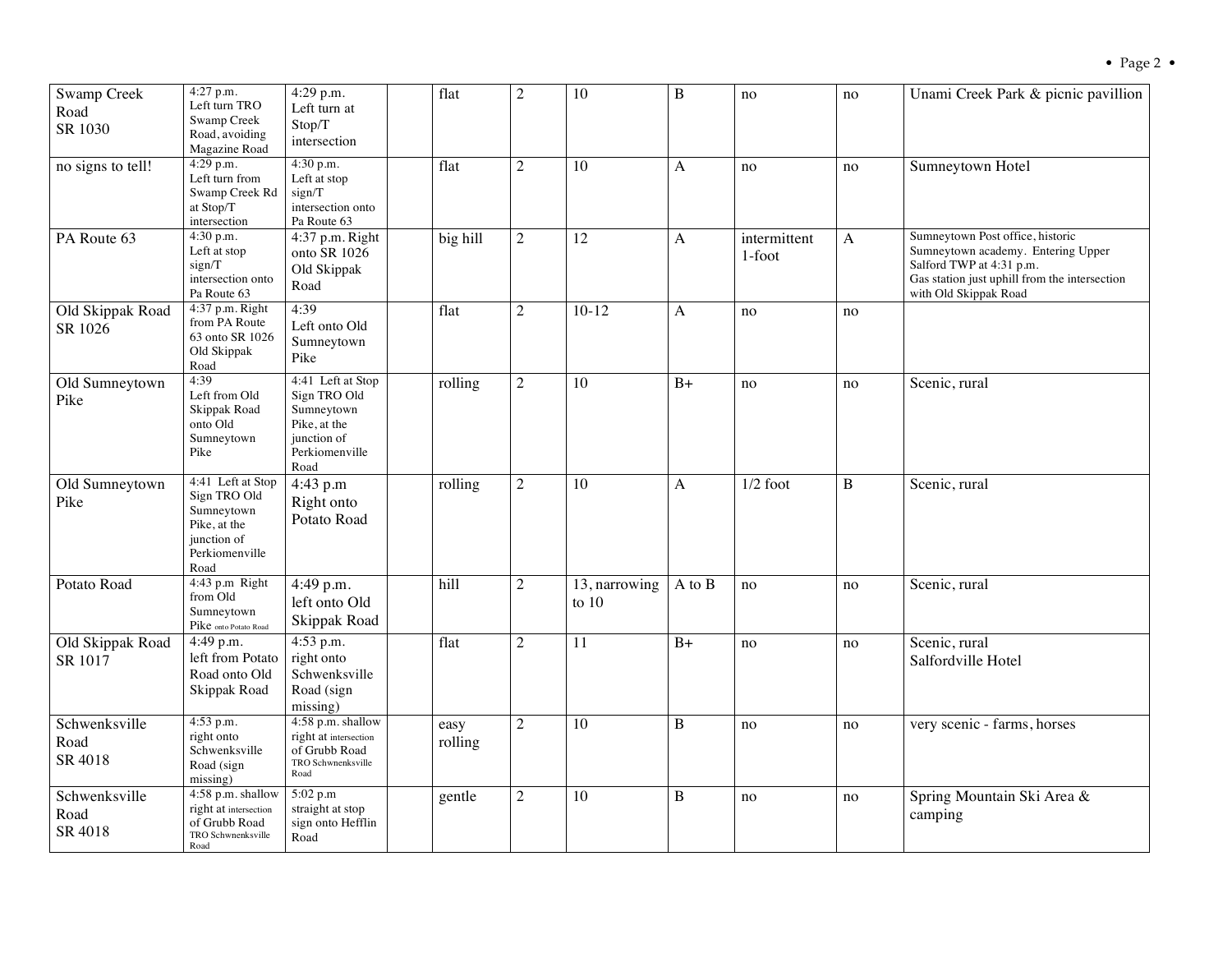| Hefflin Road                     | 5:02 p.m straight<br>at stop sign from<br>Schwenksville<br>Rd onto Hefflin<br>Road                          | 5:05 p.m. right<br>turn from Hefflin<br>onto Dieber                                      | gentle                            | $\overline{2}$ | 10                                                | $\bf{B}$     | no         | no           | Scenic, rural                                                             |
|----------------------------------|-------------------------------------------------------------------------------------------------------------|------------------------------------------------------------------------------------------|-----------------------------------|----------------|---------------------------------------------------|--------------|------------|--------------|---------------------------------------------------------------------------|
| Dieber Road                      | $5:05$ p.m. right<br>turn from Hefflin<br>onto Dieber                                                       | 5:08 p.m.<br>right turn onto<br>Haldeman                                                 | gentle                            | $\overline{2}$ | 10                                                | B            | no         | no           | Scenic, rural                                                             |
| Haldeman<br>SR 1022              | 5:08 p.m.<br>right turn from<br>Dieber onto<br>Haldeman                                                     | 5:10 p.m.<br>left turn onto<br>PA Route 73                                               | easy<br>rolling                   | $\overline{2}$ | 10                                                | A            | no         | no           | Scenic, rural                                                             |
| PA Route 73                      | 5:10 p.m.<br>left turn onto<br>PA Route 73                                                                  | 5:17 p.m.<br>right turn onto<br>Perkiomen Creek<br>Road                                  | flat                              | $\overline{2}$ | 11                                                | A            | $3-5$ feet | $\mathbf{A}$ | Scenic, rural<br>5:15 p.m. cross over Perkomen<br>Creek -- pretty bridge. |
| Perkiomen Creek<br>Road          | 5:17 p.m.<br>right turn from<br>PA Route 73<br>onto Perkiomen<br>Creek Road                                 | 5:33<br>left turn onto<br><b>Bridge Road</b>                                             | short, steep<br>rollintg<br>hills | $\sqrt{2}$     | $8-10$                                            | $C$ to $A$   | no         | no           | Scenic, rural<br>5:23 - entrance to Graterford Prison                     |
| <b>Bridge Road</b>               | 5:33 left turn<br>from Perkiomen<br>Creek Road onto<br><b>Bridge Road</b>                                   | 5:35<br>right turn onto<br>Mill Road                                                     | flat                              | $\overline{c}$ | 11                                                | A            | $1/2$ foot | A            | Scenic, rural                                                             |
| Mill Road                        | 5:35<br>right turn from<br>Bridge Road onto<br>Mill Road                                                    | 5:37 p.m.<br>straight at<br>intersection; road<br>becomes<br>Hildebridel Road            | flat                              | $\overline{2}$ | 10                                                | A            | no         | no           | Scenic, rural<br>Perkiomen Valley Airport here                            |
| Hildebridel Road                 | 5:37 p.m.<br>straight at<br>intersection; road<br>becomes<br>Hildebridel Road                               | 5:39 p.m.<br>left onto<br>Township Line<br>Road                                          | flat                              | $\overline{2}$ | 10                                                | $\mathbf{A}$ | no         | no           | Scenic, rural                                                             |
| Township Line<br>Road<br>SR 4008 | 5:39 p.m.<br>left from<br>Hildebridel onto<br>Township Line<br>Road                                         | 5:45 p.m.<br>road turns right<br>and becomes<br>Evansburg Road                           | gentle                            | $\overline{c}$ | northbound,<br>10 feet;<br>southbound,<br>15 feet | A            | no         | no           | suburban, but still pretty                                                |
| <b>Evansburg Road</b><br>SR 4008 | 5:45 p.m.<br>road, which had<br>been Township<br>Line Road, turns<br>right and<br>becomes<br>Evansburg Road | 5:50 p.m. straight<br>at stop light<br>(intersection with<br>SR 4031) onto<br>Level Road | flat                              | $\overline{2}$ | 10                                                | A to B       | no         | no           | 5:47 p.m. straight at jct of<br>Germantown Pike                           |
| Level Road                       | 5:50 p.m. straight<br>at stop light<br>(intersection with<br>SR 4031) onto<br>Level Road                    | 6 p.m.<br>right at T<br>intersection just<br>after bridge onto<br>Arcola Road            | gentle                            | $\overline{2}$ | 10                                                | A            | no         | no           | school & park<br>river bridge                                             |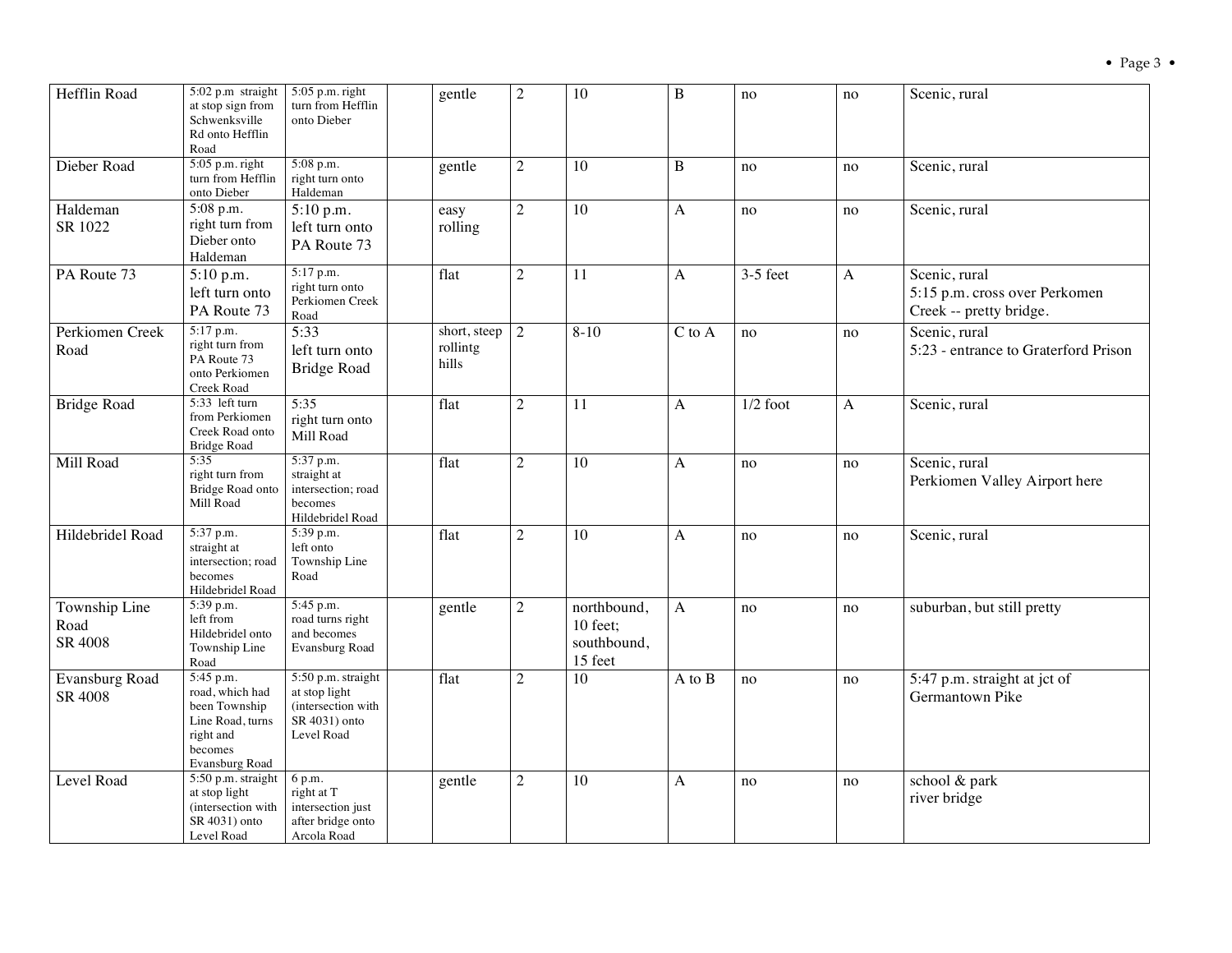| Arcola Road                                               | Level Road                                                                                | $6:04$ p.m. left<br>turn onto<br>Trollman Road             | rolling  | 2                           | 10                                              | B                        | no                                               | no       | bucolic glen                                                                                                                      |
|-----------------------------------------------------------|-------------------------------------------------------------------------------------------|------------------------------------------------------------|----------|-----------------------------|-------------------------------------------------|--------------------------|--------------------------------------------------|----------|-----------------------------------------------------------------------------------------------------------------------------------|
| Trollman Road                                             | $6:04$ p.m. left<br>turn onto<br>Trollman Road                                            | 6:10 p.m.<br>right at stop sign<br>onto Black Rock<br>Road | hilly    | $\overline{2}$              | 12 feet<br>southbound,<br>10 feet<br>northbound | F,<br>improvi<br>ng to A | $\theta$                                         | no       | crosses under Route 422 Expressway                                                                                                |
| <b>Black Rock Road</b>                                    | 6:10 p.m.<br>right at stop sign<br>from Trollman<br>Road onto Black<br>Rock Road          | 6:10 p.m.<br>left onto Hollow<br>Road                      | flat     | $\overline{2}$              | 10                                              | $\bf{B}$                 | $\overline{0}$                                   | no       |                                                                                                                                   |
| <b>Hollow Road</b>                                        | 6:10 p.m.<br>left from Black<br>Rock Road onto<br><b>Hollow Road</b>                      | 6:14 p.m.<br>right onto<br><b>Egypt Road</b>               | hilly    | $\overline{2}$              | 10                                              | $\bf{B}$                 | $\Omega$                                         | no       |                                                                                                                                   |
| <b>Egypt Road</b>                                         | 6:14 p.m.<br>right from<br><b>Hollow Road</b><br>onto Egypt Road                          | $6:18$ p.m. left at<br>stop sign onto PA<br>Route 29       | inclined | $\overline{2}$              | $11 - 12$                                       | $B+$                     | $\overline{0}$                                   | no       | fairly busy                                                                                                                       |
| PA Route 29                                               | $6:18$ p.m. left at<br>stop sign from<br>Egypt Road onto<br>PA Route 29                   | 6:23 p.m. left<br>onto Main Street,<br>Phoenixville        | hilly    | $\overline{2}$              | 12                                              | $\mathbf{A}$             | 3                                                | variable | 6:20, cross bridge over Schuylkill<br>River into Chester County                                                                   |
| Main Street,<br>Phoenixville                              | 6:23 p.m. left<br>from PA 29<br>(Bridge Street)<br>onto Main Street,<br>Phoenixville      | $6:37$ p.m. left at<br>light onto Nutt<br>Road, PA 23      | gentle   | $\overline{2}$              | 12                                              | $B+$                     | $\overline{0}$                                   | no       | in town<br>Intersection at end of this segment is<br>confusing, particularly in northbound<br>direction. Needs very good signage. |
| Nutt Road, PA 23;<br>name changes to<br>Valley Forge Road | 6:37 p.m. left at<br>light from Main<br>Street onto Nutt<br>Road, PA 23                   | $6:40$ p.m. right<br>onto White Horse<br>Road, SR 1003     | flat     | $\overline{2}$              | 15                                              | A                        | $\theta$                                         | no       | crosses into Schuylkill Township<br>lots of traffic -- commercial district<br>with gas stations and the like.                     |
| White Horse Road<br>SR 1003                               | $6:40$ p.m. right<br>from Nutt Road,<br>PA Route 23,<br>onto White Horse<br>Road, SR 1003 | 7:17 p.m.<br>left onto PA<br>29 south                      | rolling  | $\overline{2}$              | 12                                              | A                        | $0 - 2$                                          | A        | bucolic<br>horse farms                                                                                                            |
| PA Route 29                                               | 7:17 p.m.<br>left from White<br>Horse Road onto<br>PA 29 south                            | 7:29 p.m.<br>left onto U.S.<br>30                          | gentle   | $2,$ then<br>$\overline{4}$ | 12                                              | A to B                   | intermitten,<br>then 10 feet                     | A        | heavy traffic, jct US 202                                                                                                         |
| <b>US 30</b>                                              | 7:29 p.m.<br>left from PA<br>Route 29 onto<br><b>U.S. 30</b>                              | $7:31$ p.m. right<br>onto Old Lincoln<br>Highway           | flat     | $\overline{4}$              | 14 right lane                                   | B                        | intermittent<br>northbound,<br>yes<br>southbound | B        | heavy traffic, but do-able by bike.<br>Not very intimidating                                                                      |
| Old Lincoln<br>Highway                                    | $7:31$ p.m. right<br>from PA Route<br>30 onto Old<br>Lincoln Highway                      | 7:36 p.m.<br>right onto<br><b>Bridge Street</b>            | big hill | $\overline{2}$              | 15                                              |                          | $\Omega$                                         |          | leads into Malvern                                                                                                                |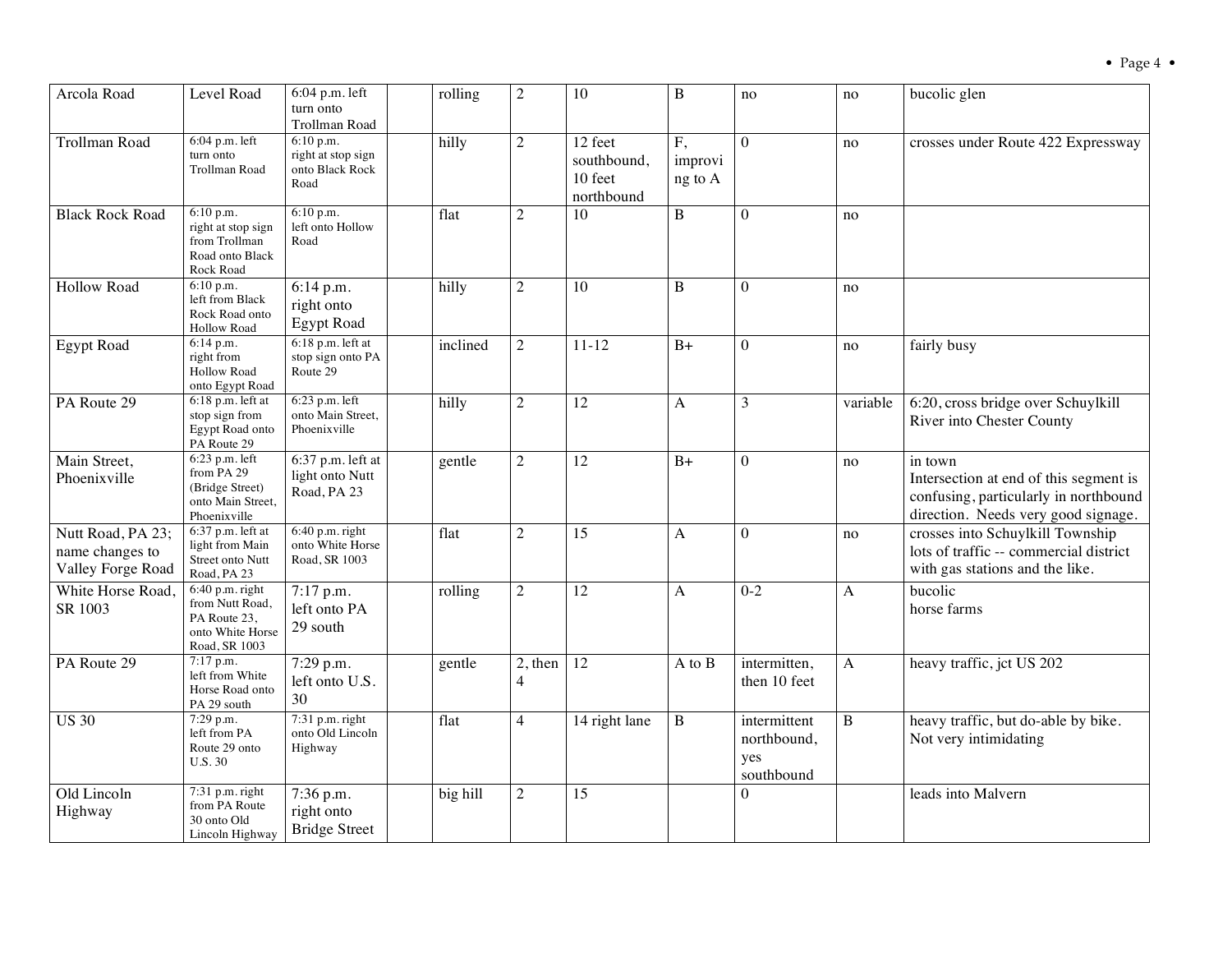| <b>Bridge Street</b>                              | 7:36 p.m. right<br>from Old Lincoln<br>Highway onto<br><b>Bridge Street</b>           | 7:38 p.m.<br>right onto<br>King Street                                                  | hilly             | $\overline{2}$ | 10       | $\, {\bf B}$   | $\Omega$ |          |                                                                                                                                                                       |
|---------------------------------------------------|---------------------------------------------------------------------------------------|-----------------------------------------------------------------------------------------|-------------------|----------------|----------|----------------|----------|----------|-----------------------------------------------------------------------------------------------------------------------------------------------------------------------|
| King Street                                       | 7:38 p.m. right<br>from Bridge<br>Street onto King<br>Street                          | left onto<br>Warren                                                                     | gentle            | $\overline{2}$ |          | $\mathbf{A}$   | no       | no       | downtown Malvern                                                                                                                                                      |
| Warren                                            | left turn from<br><b>King Street</b>                                                  | right turn onto<br>Monument Ave.                                                        | gentle            | $\overline{c}$ |          | $\mathbf{A}$   | no       | no       | residential in-town street                                                                                                                                            |
| Monument Ave.                                     | right turn from<br>Warren onto<br>Monument Ave.                                       | 7:47 p.m. left<br>onto Sugartown<br>Road                                                | flat              | $\overline{2}$ | $10-12$  | $\mathbf{A}$   | $\theta$ | $\theta$ | <b>Malvern Memorial Park</b>                                                                                                                                          |
| <b>Sugartown Road</b><br>SR 2022                  | 7:47 p.m.                                                                             | 8:01 p.m. left<br>onto Goshen<br>Road                                                   | flat              | $\overline{2}$ | 11       | $\mathbf{A}$   | no       | no       | very scenic -- Phelps school & horse farm,<br>crosses Paoli Pike at stop light<br>Downtown Sugartown at jct of Boot Road &<br>Dutton Mill Road<br>Jct Providence Road |
| Goshen Road<br>2010                               | 8:01 p.m. left<br>from Sugartown<br>Road onto<br>Goshen Road                          | 8:05 p.m. right<br>onto Delchester<br>Road                                              | flat              | $\overline{c}$ | 10       | $\mathbf B$    | no       | no       |                                                                                                                                                                       |
| Delchester Road,<br>north of Pa Rt 3              | 8:05 p.m. right<br>from Goshen<br>Road onto<br>Delchester Road                        | 8:09 p.m. cross<br>PA Route 3                                                           | rolling           | $\overline{2}$ | $\,8\,$  | $\overline{C}$ | no       | no       | beautiful area.<br>Cross West Chester Pike at 8:09 p.m.                                                                                                               |
| Delchester Road,<br>south of PA Rt 3<br>SR 4007   | 8:09 p.m. cross<br>PA Route 3                                                         | 8:20 left onto<br>Gradyville Road                                                       | hilly             |                | 10       | $\mathbf{A}$   | no       | no       | scenic                                                                                                                                                                |
| Gradyville Road                                   | 8:20 left from<br>Delchester Road<br>onto Gradyville<br>Road                          | right turn into<br><b>Ridley Creek</b><br><b>State Park</b><br>entrance                 | rolling           | $\overline{2}$ | 10       | A-plus         | no       | no       | scenic                                                                                                                                                                |
| <b>Ridley Creek State</b><br>Park entrance road   | right turn from<br>Gradyville Road<br>into park<br>entrance                           | 8:28 p.m. left<br>onto Sycamore<br>Mills Road multi<br>use path                         | rolling           | $\overline{2}$ | 12       | A              | no       | no       | park is beautiful                                                                                                                                                     |
| <b>Sycamore Mills</b><br>Road multi use<br>path   | 8:28 p.m. left<br>from Park road<br>onto Sycamore<br>Mills Road multi<br>use path     | 8:36 p.m. left<br>over bridge                                                           | gentle<br>rolling | $\overline{2}$ | 10       | $B-$           | no       | no       | very scenic, historic stone ruins                                                                                                                                     |
| <b>Barren</b> Road<br>Bridge over Ridley<br>Creek | 8:36 p.m. left<br>from Sycamore<br>Mills Road over<br>bridge                          | 8:36 p.m. right<br>off of Barren<br>Road bridge onto<br><b>Ridley Creek</b><br>Road     | flat              | $\overline{2}$ | 12       | $B-$           | no       | no       |                                                                                                                                                                       |
| Ridley Creek Road                                 | $8:36$ p.m. right<br>off of Barren<br>Road bridge onto<br><b>Ridley Creek</b><br>Road | right at<br>intersection TRO<br><b>Ridley Creek</b><br>Road, avoiding<br>Sycamore Mills | rolling           | $\overline{2}$ | $9 - 10$ | $B-$           | no       | no       | scenic                                                                                                                                                                |

Road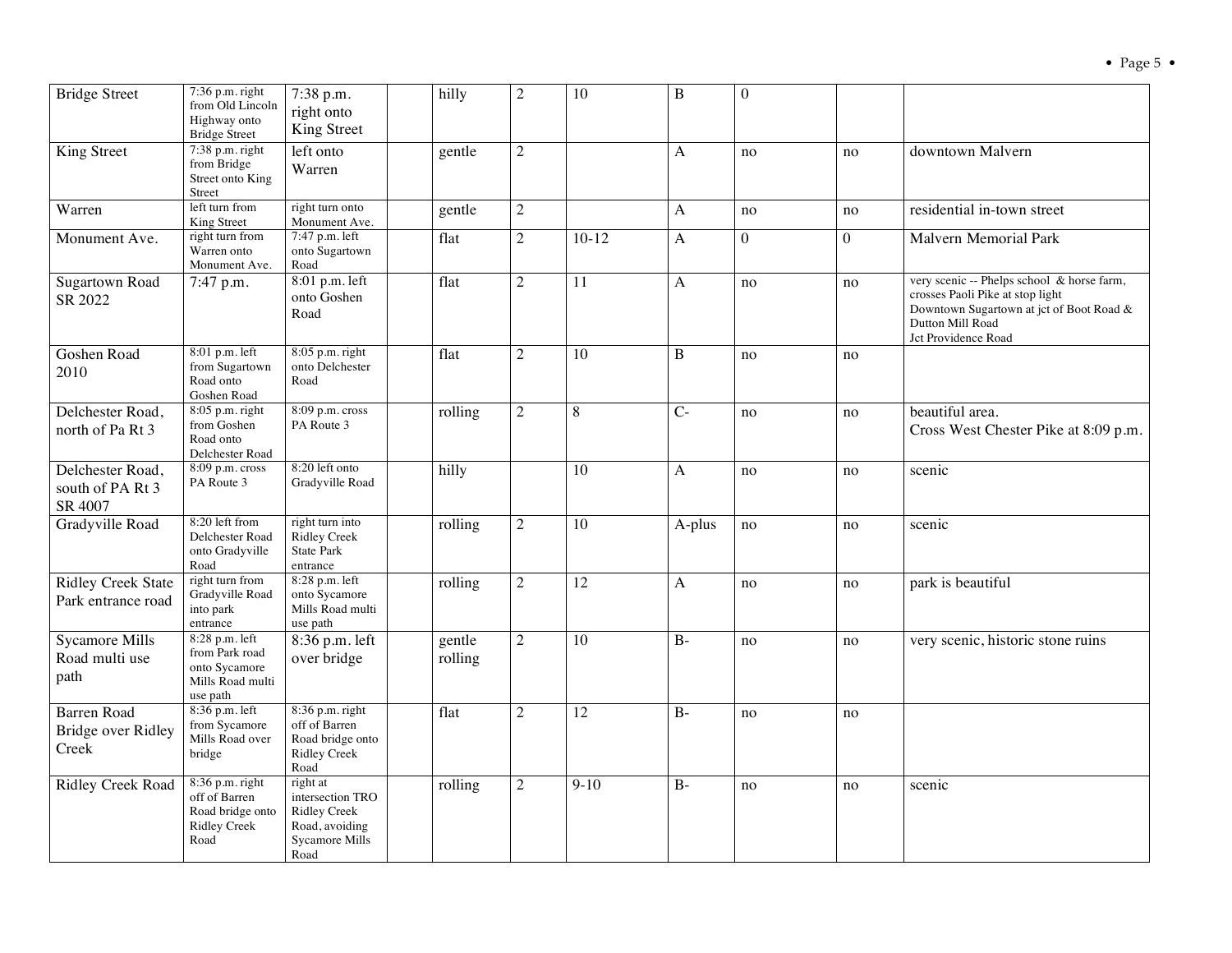| <b>Ridley Creek Road</b>  | right at<br>intersection TRO<br><b>Ridley Creek</b><br>Road, avoiding<br>Sycamore Mills<br>Road | 8:44 p.m. left<br>onto Rose<br>Tree Road | gentle<br>rolling | 2      | $9 - 10$ | $B -$ | no | no | scenic                          |
|---------------------------|-------------------------------------------------------------------------------------------------|------------------------------------------|-------------------|--------|----------|-------|----|----|---------------------------------|
| Rose Tree Road<br>SR 4002 | 8:44 p.m. left<br>from Ridley<br>Creek Road onto<br>Rose Tree Road                              | 8:51 right onto<br>Orange St             | big hill          | 2      | $9 - 10$ | $B-$  | no | no | scenic                          |
| <b>Orange Street</b>      | 8:51 right from<br>Rose Tree Road<br>onto Orange St                                             | 8:56<br>left onto Third<br>Street, Media | hilly             | ↑<br>∠ | 9        | ◡     | no | no | peaceful wooded suburban street |
| Third Street,<br>Media    | 8:56<br>left from Orange<br>Street onto Third<br>Street, Media                                  | 8:58 arrive<br>Patchel<br>residence      |                   |        |          |       |    |    | in-town street                  |

Return trip: Monday, Aug. 3 12:38 p.m. departure. *Lots of rest stops & detours from the route!*

| -1                          | $\overline{c}$          | 3                     | $\overline{4}$ | -5      | 6              | $\overline{7}$ | 8        | 9              | 10       | 11                                                         |
|-----------------------------|-------------------------|-----------------------|----------------|---------|----------------|----------------|----------|----------------|----------|------------------------------------------------------------|
| Road Name                   | Start                   | End                   | Date           | Terrain | # of Lanes     | Lane Widths    | Pavement | Shoulder Width | Shoulder | Other hazard, other comments                               |
|                             |                         |                       |                |         |                |                | Quality  |                | Quality  |                                                            |
| PA 252                      | Havnoonian's bike shop  | 12:43                 |                |         |                | variable       | $B+$     | variable       |          |                                                            |
|                             | at 5 points             |                       |                |         |                |                |          |                |          |                                                            |
| Rose Tree Rd                | PA 252                  |                       |                |         |                |                |          |                |          |                                                            |
| Sycamore Mills Road         |                         |                       |                |         | $\overline{2}$ | 11             |          |                |          | no pavement markings                                       |
| Ridley Creek Road           | 12:46 -went straight at | 12:50                 |                |         |                |                |          |                |          |                                                            |
|                             | intersection; road      | entering Ridley Creek |                |         |                |                |          |                |          |                                                            |
|                             | became this             | Park full of walkers  |                |         |                |                |          |                |          |                                                            |
|                             |                         | 1:01 p.m. right onto  |                |         |                |                |          |                |          |                                                            |
| Sycamore Mills Rd multi use |                         | Park n/s road         |                |         |                |                |          |                |          |                                                            |
| trail                       |                         |                       |                |         |                |                |          |                |          |                                                            |
| park road                   |                         | 1:05                  |                |         |                |                |          |                |          |                                                            |
|                             |                         | left onto Gradyville  |                |         |                |                |          |                |          |                                                            |
|                             |                         | Road                  |                |         |                |                |          |                |          |                                                            |
| Gradyville Road             |                         | 1:12                  |                |         |                |                |          |                |          |                                                            |
| Delchester Road             |                         |                       |                |         |                |                |          |                |          |                                                            |
| Delchester Road             |                         | 1:29                  |                |         |                |                |          |                |          |                                                            |
| Goshen Road                 |                         | 1:30 p.m.             |                |         |                |                |          |                |          |                                                            |
| SR 2010                     |                         |                       |                |         |                |                |          |                |          |                                                            |
| Sugartown Rd SR 2022        |                         | 1:49                  |                |         |                |                |          |                |          |                                                            |
| Monument Road               |                         | 1:53 p.m.             |                |         |                |                |          |                |          |                                                            |
| Warren Road                 |                         | 1:54 p.m.             |                |         |                |                |          |                |          |                                                            |
| King St.                    |                         | 1:54 p.m.             |                |         |                |                |          |                |          |                                                            |
| <b>Bridge Street</b>        |                         | 1:55 p.m.             |                |         |                |                |          |                |          |                                                            |
| Old Lincoln Highway         |                         | $1:57$ p.m.           |                |         |                |                |          |                |          |                                                            |
| <b>US 30</b>                |                         | 1:57 p.m              |                |         |                |                |          |                |          |                                                            |
| PA 29                       |                         | $2:10$ p.m.           |                |         |                |                |          |                |          |                                                            |
| White Horse Road            |                         | 2:27 p.m.             |                |         |                |                |          |                |          |                                                            |
| Valley Forge Road, PA 23    |                         | 2:31 p.m.             |                |         |                |                |          |                |          |                                                            |
| PA Route 29                 |                         | 2:36 p.m.             |                |         |                |                |          |                |          |                                                            |
| Main St                     |                         |                       |                |         |                |                |          |                |          |                                                            |
| PA Route 29                 |                         | 4:54 p.m.             |                |         |                |                |          |                |          | nap 'till 4:50 p.m.                                        |
| <b>Bridge Street</b>        |                         |                       |                |         |                |                |          |                |          |                                                            |
| <b>Egypt Road</b>           |                         | 5:03 p.m.             |                |         |                |                |          |                |          |                                                            |
| Troutman Road               |                         | $5:11$ P.M.           |                |         |                |                |          |                |          |                                                            |
| <b>Black Rock Road</b>      |                         | 5:20 p.m.             |                |         |                |                |          |                |          | detour looking for an alternate route that no longer works |
| Ashenfelter Road            |                         | 5:27 p.m.             |                |         |                | 8              | E        |                |          | secenic                                                    |
| <b>Troutman Road</b>        |                         | 5:29 p.m.             |                |         |                |                |          |                |          |                                                            |
| Arcola Road                 |                         | 5:31 p.m.             |                |         |                |                |          |                |          |                                                            |